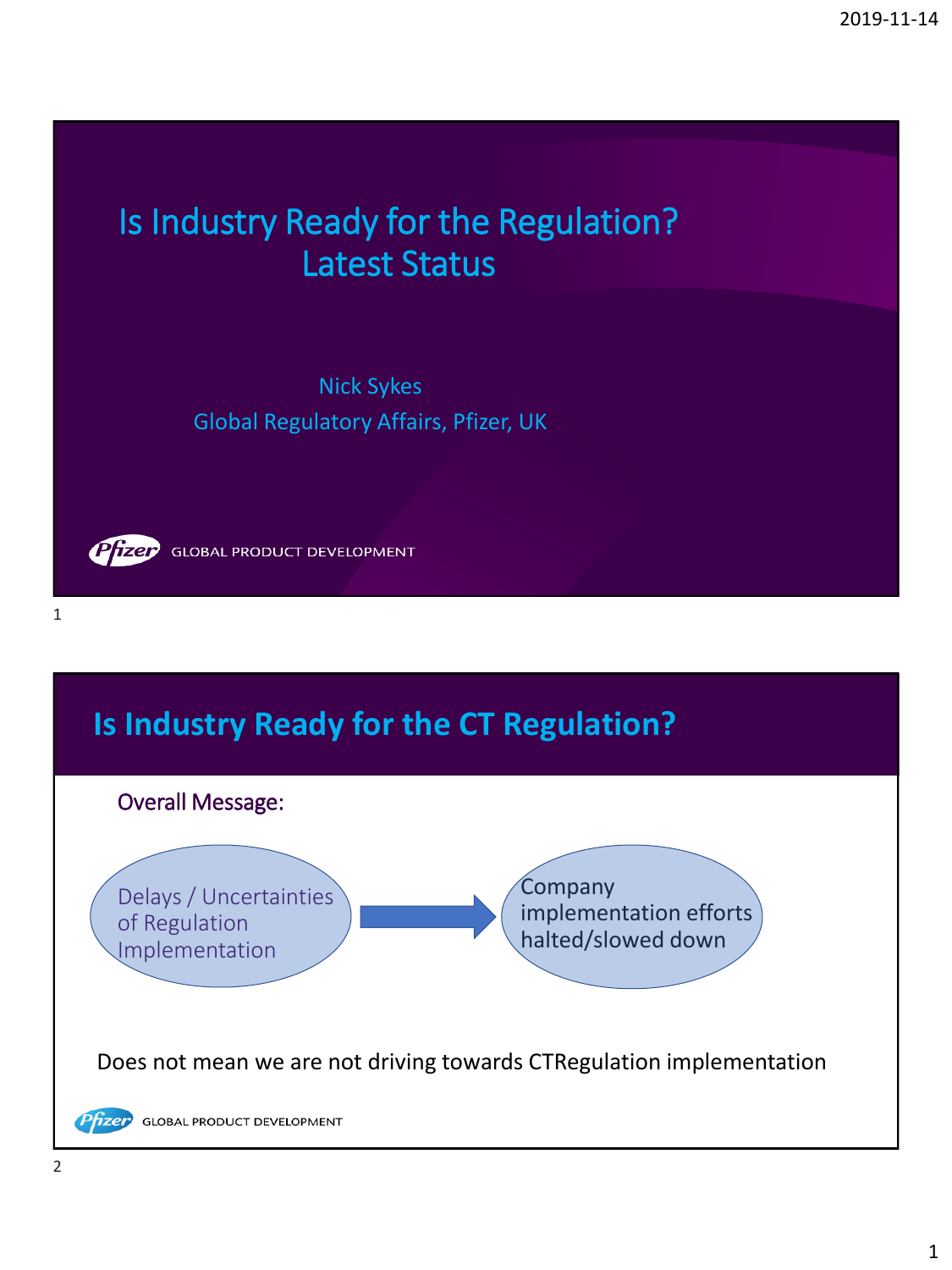### **Industry Priorities to Drive Towards CTReg Implementation**

### Balanced regulatory procedures, systems and requirements to support an enhanced European clinical trials environment

- Working with EMA, Member States (CTFG), other stakeholders, to ensure development of the CT information system (CTIS) supports clinical trials in Europe
- Address specific technical issues to ensure implementation of the CTRegulation does not hinder the conduct of clinical trials in Europe. In particular:
	- Annex VI / Labelling
	- Complex Innovative Design trials
	- Multiple substantial modifications
- Work to establish a cross-MS platform to assist in addressing regulatory, procedural clinical trial issues
- Input to development of Delegated Acts, Guidance, Q&A, etc needed for the efficient operation of the CTRegulation
- Analysis of the state of national implementation of the Regulation via EFPIA CTiMonitor

**fizer** GLOBAL PRODUCT DEVELOPMENT

```
3
```
# **CTIS New Delivery Model - Sponsor PO team**

#### Lead Product owner: Pierre Omnes, ACRO

#### Product owners:

- Ingeborg Boddeke, EUCROF
- Milagros Blazquez, EFPIA
- Stephanie Kromar, EORTC
- Ruediger Pankow, ACRO
- Marta Pavia, ECRIN

#### Product Owner Back ups

- Gaby Di Matteo, EFPIA
- Lidya Dominguez, EUCROF
- Marianne Andersson, EFPIA
- Tuula Ikonen, EORTC
- Chris Price, EuropaBio

**fizer** GLOBAL PRODUCT DEVELOPMENT



| <b>Sprint Planning</b>  | <b>Release Va</b> |
|-------------------------|-------------------|
| <b>Release Planning</b> |                   |

### **Key dates**

02-03 Jul 2019: New delivey Model KOM, Seville, Spain including presentation of Product Vision

17 Jul 2019: Delivery Communication Plan presented to POs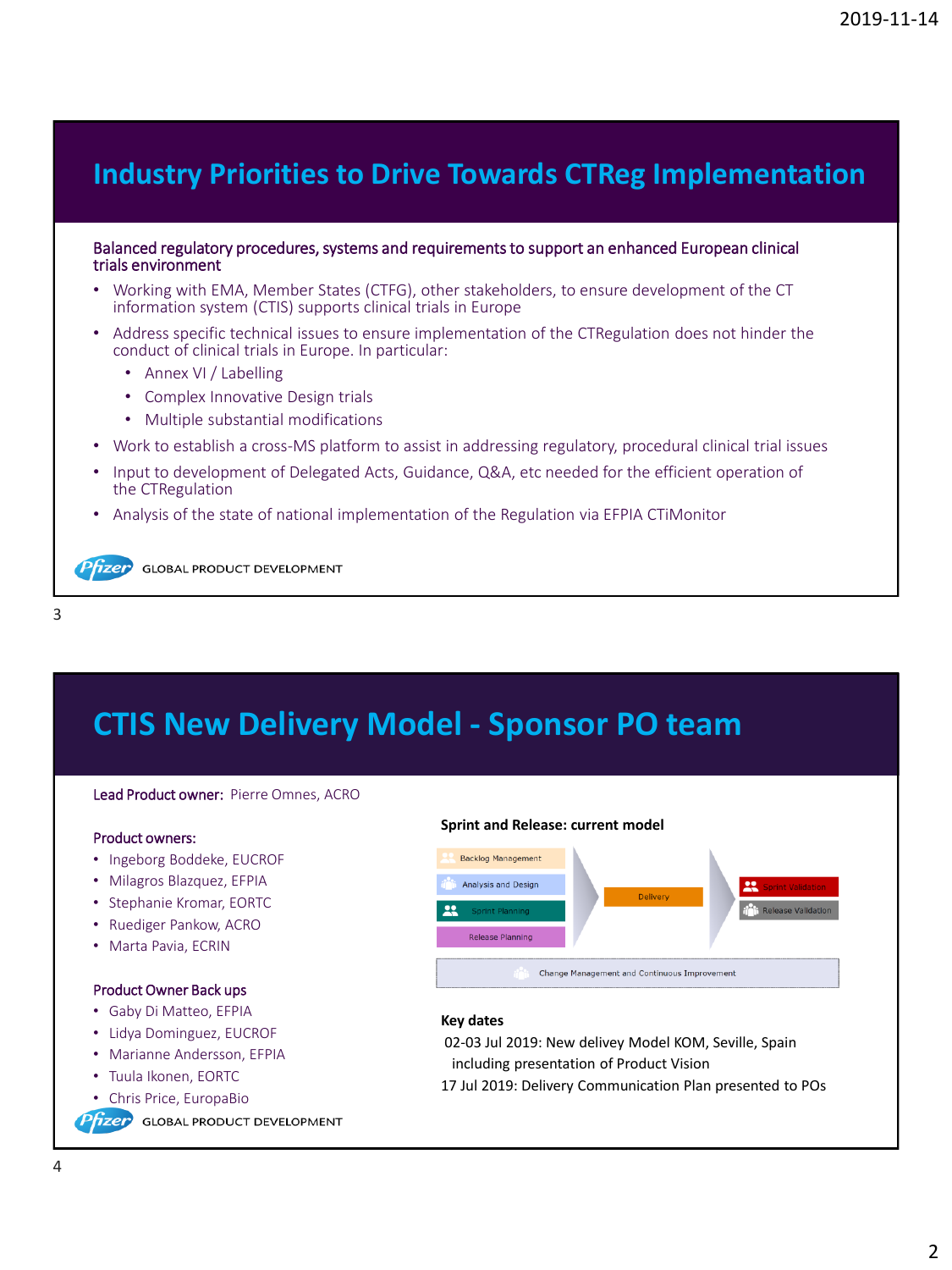## **Release Validation 10: Sponsor PO impression**

- Sponsor access to sandbox and other tools confirmed from Sep 2019
- Positive outcomes in terms of increased collaboration with Member States and more focus on operational assessment to baseline the CTIS functionalities compared to our real life needs
- The side discussions and discussions on needed improvements to the Model were in the end more important than the actual testing
- Further proposed adjustments also go in the right direction

**Pfizer** GLOBAL PRODUCT DEVELOPMENT

```
5
```
# **Sponsor PO Concerns include:**

- Scalability and oversight
	- User management (e.g. bulk user management)
	- Lack of dashboard or alternative Business Intelligence reports
	- Download functionality (e.g. format of download output)
- Registration of organizations and trial management
- Flexibility in managing users
	- Role matrix and associated permissions (e.g. product specific IMPD-Q user role and assessment report)
- Documentation Naming and versioning of documents, redaction

Phzer **GLOBAL PRODUCT DEVELOPMENT**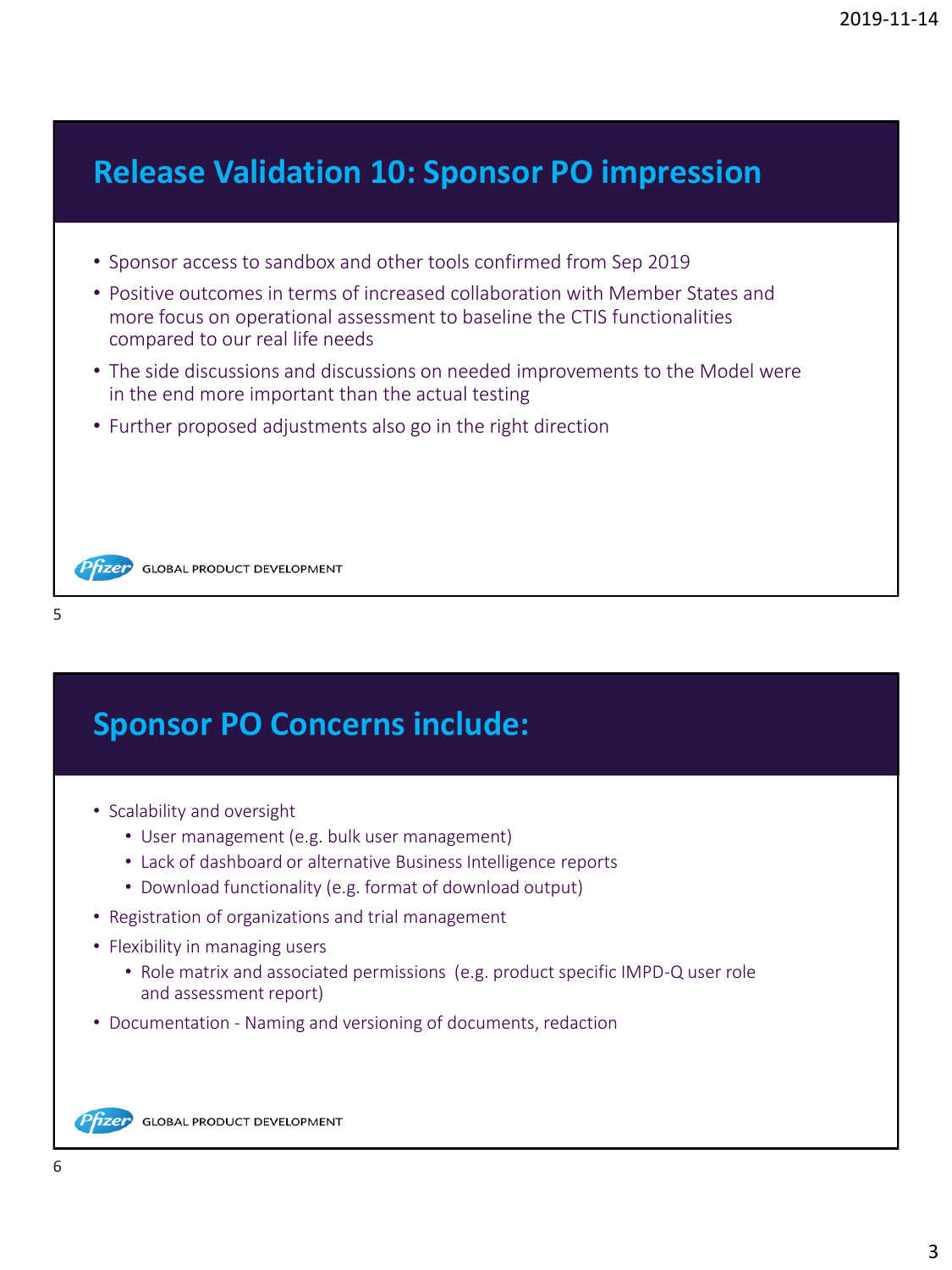### **Future considerations**

- Whole concept of business blocker has been developed mainly by Member States for their workflows - need to ensure that the Sponsor side is addressed (less workflow oriented, more operational implementation)
	- Business blocker definition: issue where work-around is either not possible or too difficult to implement operationally (impact on GO Live)
- Further adjustments to the New Delivery Model and the Commission Q&A
- A need to focus not only of audit milestone, but also on Go Live (possibly more important for Industry Stakeholders)
	- Assess and communicate the impact of a failed "go live"

Przep GLOBAL PRODUCT DEVELOPMENT

# **Multiple Substantial Modifications**

### Issue: Unable to have more than one substantial modification under assessment at any one time

- Commission interpretation of Art 2(13) of CTReg:
	- *'Substantial modification' means any change to any aspect of the clinical trial which is made after notification of a decision referred to in Articles 8, 14, 19, 20 or 23 and which is likely to have a substantial impact on the safety or rights of the subjects or on the reliability and robustness of the data generated in the clinical trial*
- Willing to discuss solutions but 'respecting the legislation'

Pfizer **GLOBAL PRODUCT DEVELOPMENT** 

7